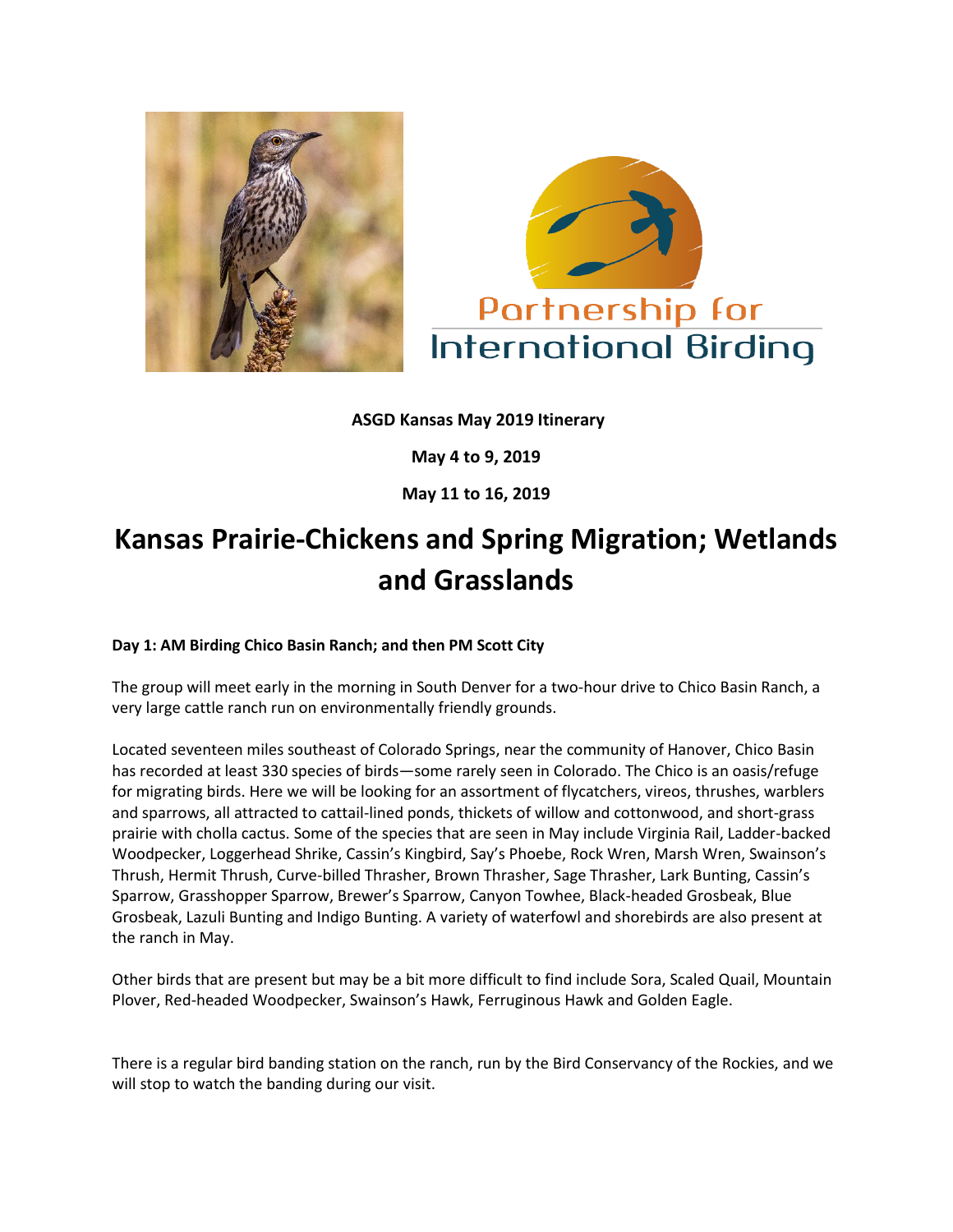After lunch we will begin the four-hour drive to Scott City, Kansas, possibly with a birding stop or two if time allows. As we drive, we will scan the area for Chihuahuan Ravens.

Upon arrival in Scott City, we will check in to our hotel and then meet in the hotel lobby at about 6:00 PM. Before going to dinner, we will review our bird checklist. Then we will go to dinner with a representative of the Kansas Department of Wildlife, Parks and Tourism. During dinner, the Kansas wildlife official will review the procedures for prairie-chicken viewing. We will also learn about the conservation practices being used to protect these vulnerable species (Lesser Prairie-Chickens).

Overnight in Scott City, Kansas.



### **Day 2: AM Both Prairie Chickens; PM Birding at Cheyenne Bottoms**

Note: It is very important that we do as little as possible to disturb the prairie-chickens on their lek site this morning. Because of this, we need to be at the lek by at least one hour before sunrise, so that we arrive while it is still dark, before the birds begin arriving at the lek. Be prepared to leave the hotel by by 5:00 AM at the latest. Note that once we are on the site of the lek, we cannot leave until the last bird departs (in order to protect their breeding rituals). This could be as late as 8:30 AM.

As dawn breaks, we will need to listen quietly for the first calls of the prairie-chickens. Our location will include a mix of both Lesser Prairie-Chickens and a few Greater Prairie-Chickens, offering the opportunity to study the differences in plumage, sounds and mating dance styles. While watching these birds, we may also see Burrowing Owls. Ferruginous Hawks and Golden Eagles sometimes are sighted from the area as well. If really lucky, we may get a look at a Swift Fox or a Black-footed Ferret.

After we are finished at the prairie-chicken lek site, we will return to the hotel for breakfast, then check out of our rooms.

Before driving two hours east to Great Bend, we may decide to do some birding in the Scott City area, if anything interesting has been reported. Nearby Lake Scott State Park often produces three species of orioles (Bullock's, Baltimore and Orchard), Yellow-breasted Chat and assorted warblers. If the lake is a bit low, there can be good shorebird numbers, including the possibility of American Avocet and Blacknecked Stilt. If the playas are holding water, which only comes from recent rains, they can be alive with assorted waterfowl and shorebirds.

More than likely, we will choose to drive east so that we can make our first visit to Cheyenne Bottoms, arriving in the early afternoon.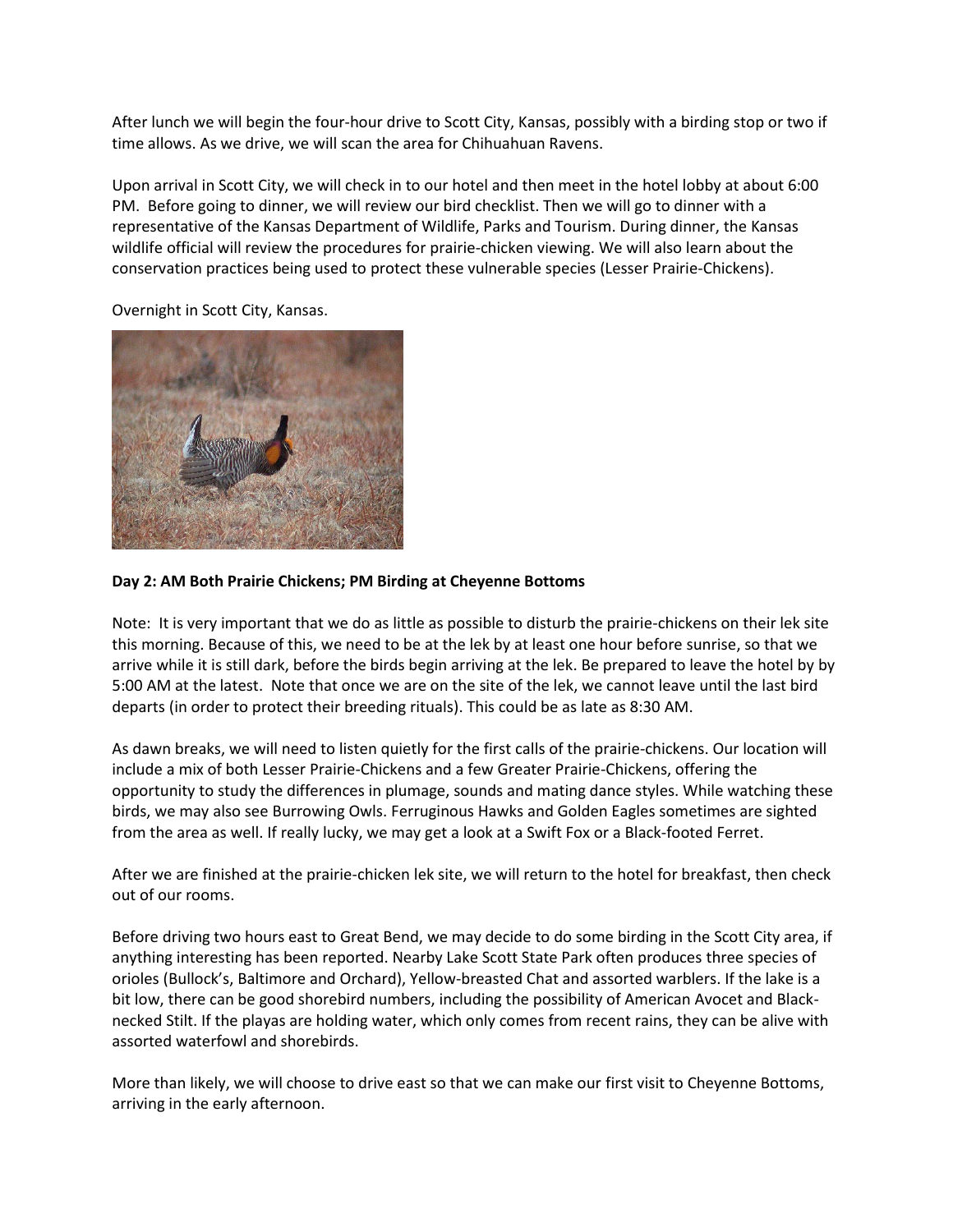Cheyenne Bottoms, the largest marsh in the interior of the United States, is the most important shorebird spring migration point in the western hemisphere. Quivira hosts half a million birds in spring migration, and habitat types include saltwater marshes and sand dunes covered in prairie grasses.

Because of the large number of birds likely to be at both Cheyenne Bottoms and Quivira National Wildlife Refuge, we have scheduled two full days plus this afternoon for birding here. There is a lot of ground to cover, and some places are better early, some places better later in the day. Since we will be here during spring migration, new birds could arrive overnight. Your guide will know when and where to go to provide the best birding opportunities.

This afternoon, we will either concentrate on anything rare that has been reported, or spend time scanning the large groups of birds, quickly growing our trip list.

Overnight in Great Bend, Kansas.



#### **Day 3: AM Quivira National Wildlife Refuge, and PM Cheyenne Bottoms**

This morning we will make our first visit to Quivira National Wildlife Refuge. Here we will drive the fivemile auto tour that passes some of the best bird-viewing areas, including an observation tower, photo blinds, and roadside parking areas at productive spots. Many other roads in and around the refuge offer good roadside birding. Among the walking paths is the Migrants Mile Trail, which passes through marsh, prairie, grassland, and woodland.

Quivira is well-known as a shorebird migration site, and some of the target birds we will look for here include Black-bellied Plover, Semipalmated Plover, White-rumped Sandpiper, Baird's Sandpiper, Hudsonian Godwit, Stilt Sandpiper, Short-billed Dowitcher (rare), and a chance for Snowy Plover, Piping Plover and Red-necked Phalarope.

Other than shorebirds, we will also be looking for Northern Bobwhite, Yellow-billed Cuckoo, Black Rail (nests here, but difficult to see), Dickcissel, both Eastern and Western Meadowlarks, Scissor-tailed Flycatcher and Grasshopper Sparrow. Most years, there are at least a few King Rails, Least Flycatchers, Sedge Wrens and Bobolinks in the area. We even have a slight chance to find a Painted Bunting.

We plan to return to Cheyenne Bottoms in the afternoon. Many of the same birds are possible there, but some are easier to see. From fall through spring there are large flocks of waterfowl present. Ten or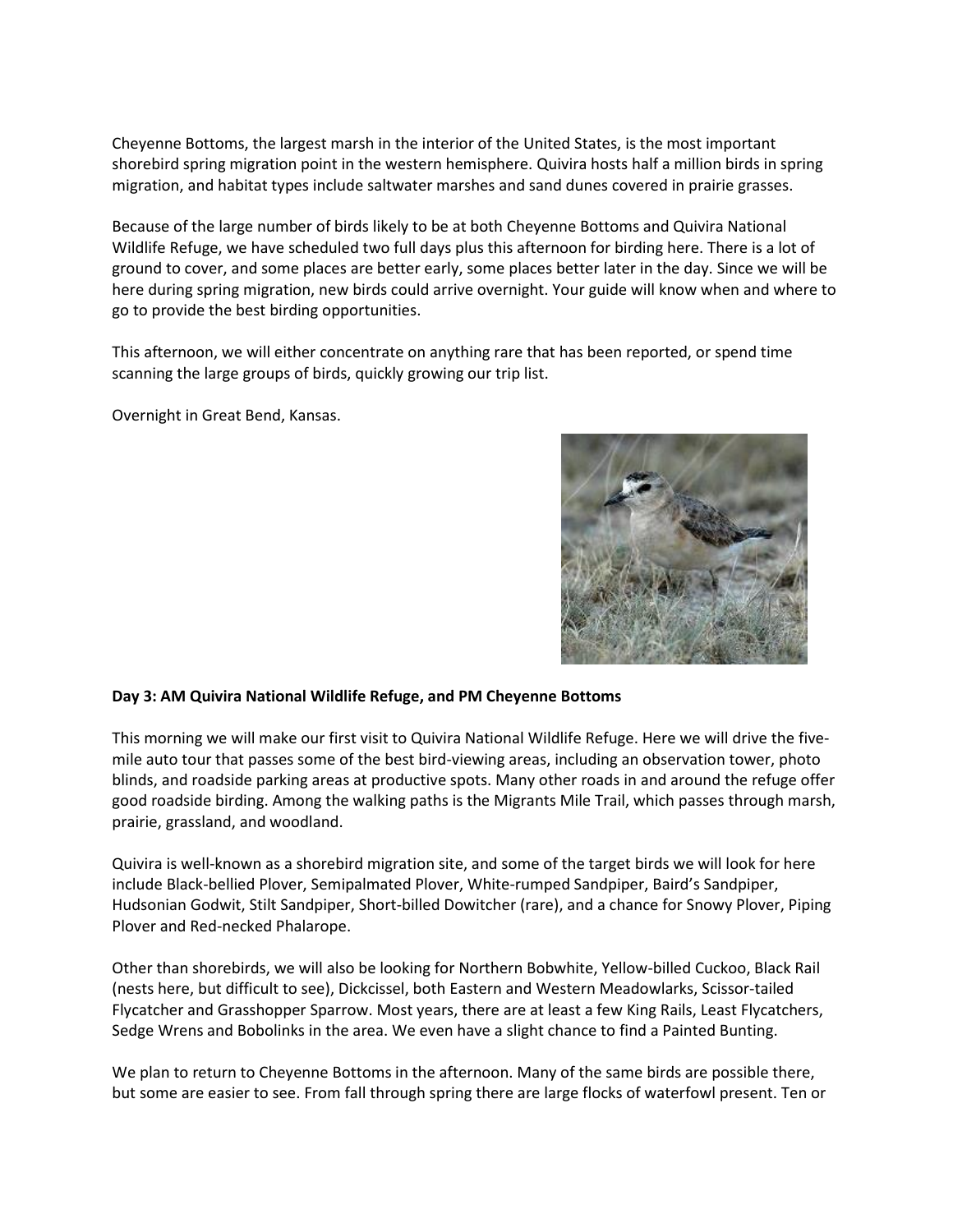so species remain to nest. We have a chance of seeing one or two Snow Geese, Greater White-fronted Geese and a few Redhead. Nesting waders include American Bittern, Least Bittern, Black-crowned Night-Heron, Yellow-crowned Night-Heron and White-faced Ibis. Neotropic Cormorant is regular from spring to fall. Least Terns, Black Terns and Forster's Terns all nest here. Bonaparte's Gulls and Franklin's Gulls should be present as well.

Shorebird numbers generally peak in early May, but the migration period stretches well beyond that. Black-necked Stilt, American Avocet and Snowy Plover nest, Upland Sandpipers are often found at several locations. We have an excellent chance to see Whimbrel, Hudsonian Godwit, Marbled Godwit, a few Ruddy Turnstones, Stilt Sandpiper, Sanderling, Dunlin, White-rumped Sandpiper and Pectoral Sandpiper.

Additional species for which we will be looking include Green Heron, Red-bellied Woodpecker, Eastern Phoebe, Great Crested Flycatcher, Scissor-tailed Flycatcher, Bell's Vireo, Brown Thrasher, Grasshopper Sparrow, Clay-colored Sparrow, Harris's Sparrow, Baltimore Oriole and Dickcissel.



Overnight in Great Bend, Kansas

#### **Day 4: AM Cheyenne Bottoms/Quivira Full Day**

The plan for today is to visit both of the sites we were at the day before, but in the opposite order. We will try Cheyenne Bottoms in the morning, and Quivira in the afternoon. Since we are still in the migration period, there is a good chance that some new and interesting species have flown in overnight. Plus, the lighting will be different at both places and it may be easier to identify some of the birds that might have been hidden the day before. Your guide will review the species list and make a plan to try to find anything new to the trip list or get better looks at some species already seen.

Overnight in Great Bend, Kansas

## **Day 5: AM Anything Left, and Bird to Lamar**

If there are any good birds left to look for in the area, we will spend a little time to search for them. Otherwise we will make an early start to drive back to Lamar in southeast Colorado to allow us sufficient time to bird the many migrant hotspots around Lamar. The exact locations will depend upon the latest e-Bird sightings but could include Lamar Community Woods, Melody Temple Grove, Two Buttes, Thurston Reservoir, Neegrande Reservoir etc.

Overnight in Lamar, CO